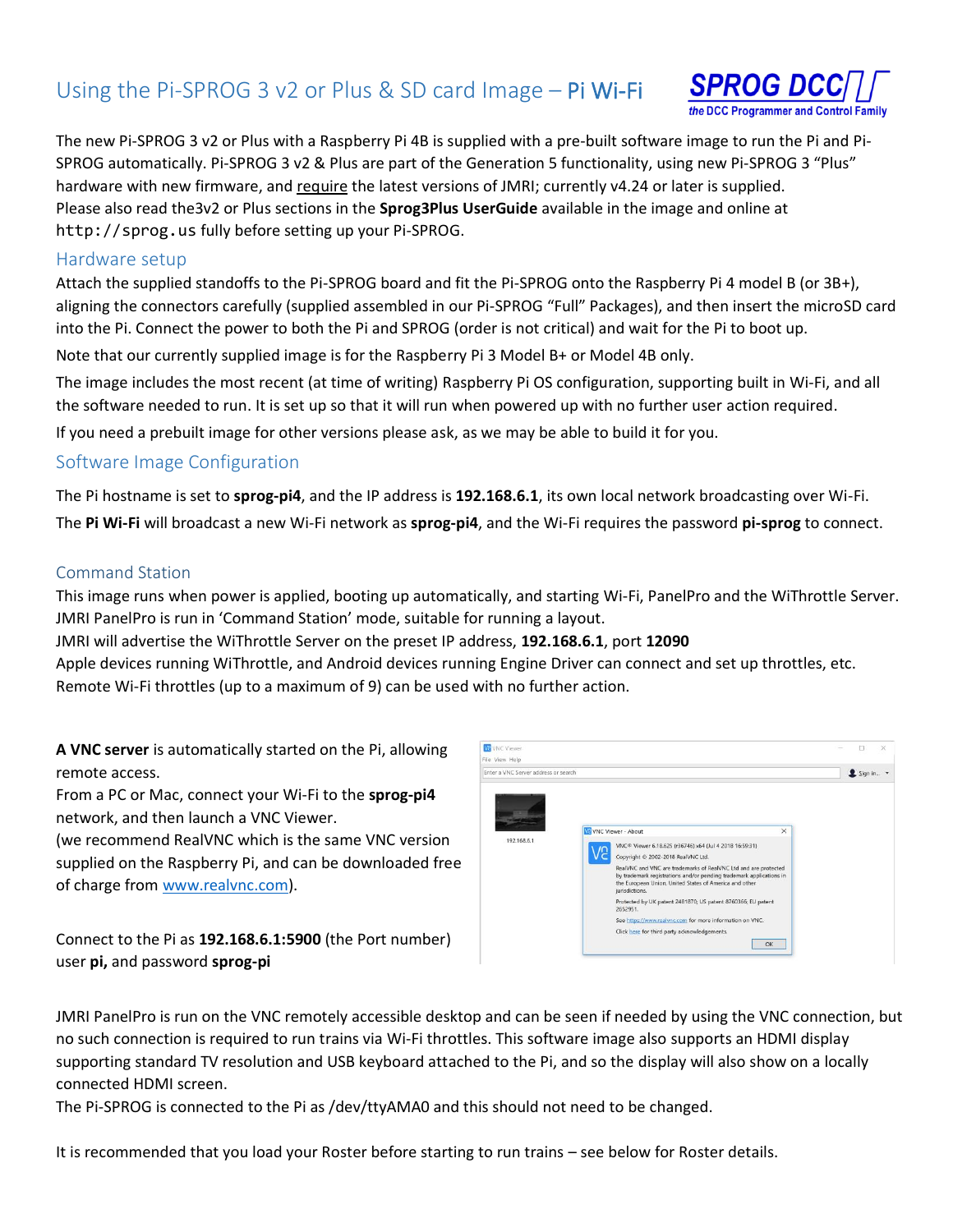#### Programmer with local display and keyboard



This image can also be run as a Programmer using DecoderPro and you need to see the screen to interact for programming. By default we set DecoderPro as Programmer and PanelPro as Command Station.

To program or read a decoder, connect via local display or VNC as described above.

The desktop icon for DecoderPro starts up the Programmer profile settings, with the Command Station mode turned off for usual Programming operation. DecoderPro initially shows the Roster (empty in the image as supplied) on screen, while in PanelPro the Roster can be accessed from the menus.

In the PanelPro window shown in this screenshot, you now have the option to run as either Programmer mode or Command Station mode. From the 'PiSPROG Gen5' menu pick the Mode Switcher to change this setting if you wish. See the **Sprog3Plus UserGuide** for details for the two Plus channels.

### Load a Roster

As supplied, there are no entries in the PanelPro or DecoderPro Roster, and so you can add new locos as usual, or import an existing roster from another computer. Both DecoderPro and PanelPro share the same roster, stored in the JMRI UserFiles folder.

The easiest way to put a roster onto the Pi is to use a USB memory stick. **Export** the Roster from your source DecoderPro or PanelPro onto the USB memory, and then in the Pi **Import** the roster to DecoderPro or PanelPro.

You can also access the JMRI\_UserFiles across the network by accessin[g \\sprog-pi4.local](file://///sprog-pi4.local) with password **sprog-pi** and transfer the roster folder that way. In that case start DecoderPro, and from the Actions menu, select 'Recreate Roster Index'. This should show all locos from the imported Roster directory in your Window, (you may need to Restart DecoderPro to see the list, and sometimes to reset the line spacing by adjusting the font size for it to be readable For other methods to transfer or link rosters see information in the JMRI help pages.

## Display Settings

If a local display is connected, it will mirror the VNC display, assuming that your monitor is compatible with the currently set resolution. The default resolution is set to be compatible with most external displays or computer screens, but you can change it in the Pi Preferences if your available system requires different settings.

### New Features in Pi-SPROG 3 with JMRI 4.20 and later

The new firmware and JMRI software now provide on-screen Track Voltage and Current readings. If Node Variable 10, Multimeter Mode, is set to 1 in the Pi-SPROG 3 then it will send regular voltage and current measurements.

Open the Node Manager, then select the Node Variable tab, set the value of Node Variable 10 to 1, Save and confirm. (Set to 1 by default in our image).

The previous SPROG Console is replaced by features in the Node Manager and the Console, and the Command Station Monitor shows slot activity.

See the **Sprog3Plus UserGuide** for full details.

### Support

If you have any questions, problems or suggestions, please contact us a[t support@bbmgroup.com,](mailto:support@bbmgroup.com) and we will be happy to help.

|                | Track Voltage Meter        | ×  |
|----------------|----------------------------|----|
| <b>Voltage</b> |                            |    |
|                | <b>Track Current Meter</b> |    |
|                |                            | mA |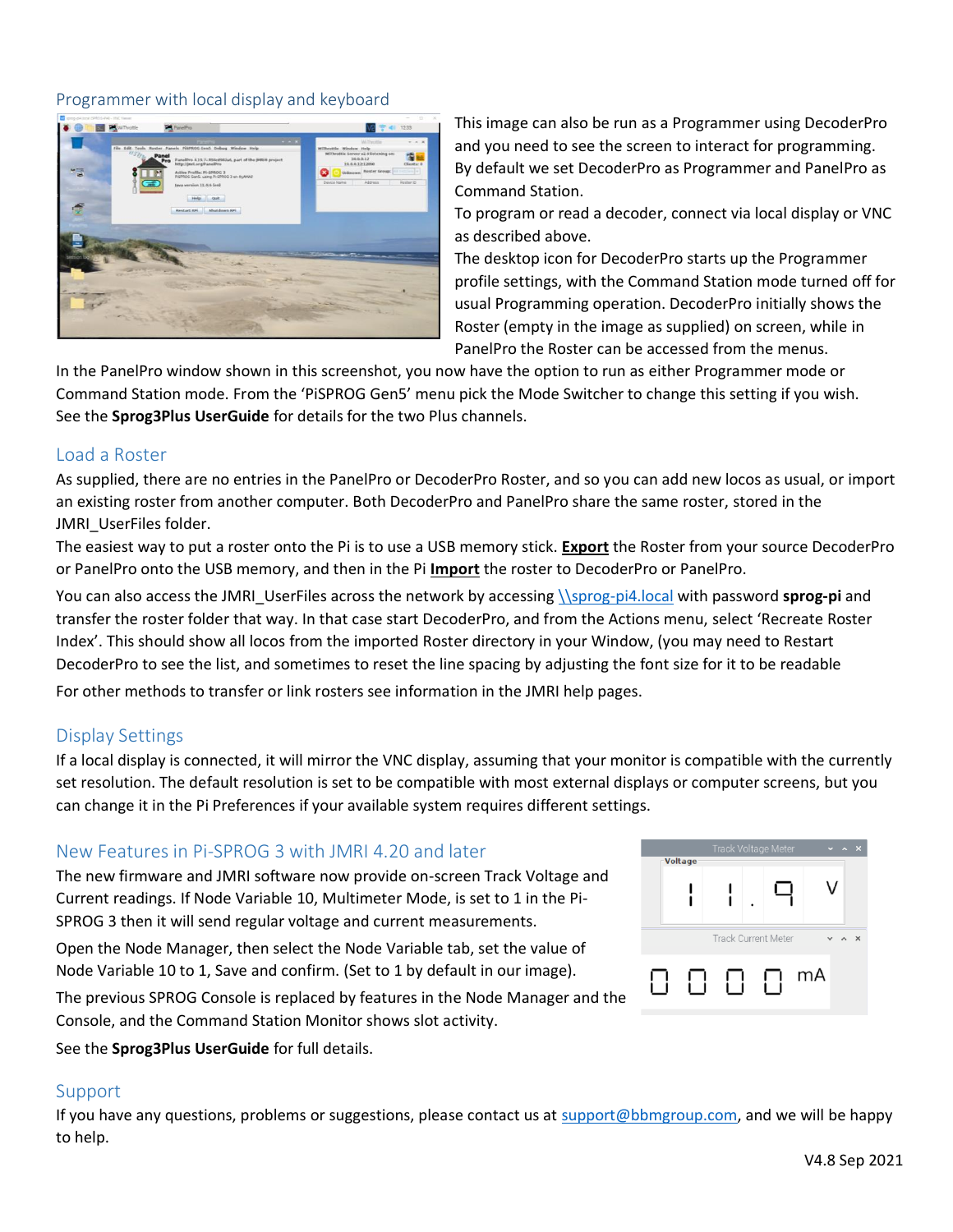# Backups and Updates

We will be making updated editions of the JMRI and Raspberry Pi images as new versions are released, and will be happy to supply you with a new version at any time, should you need it. Please order online at http://sprog.us/shop.html.

It is highly recommended that you make a backup of your Pi image in case of any unexpected errors or erasure.

You could do this upon first running, or after you have set up your preferences, loaded your Roster etc.

You will need an 8GB (or larger) microSD card, Class 10 performance, and a USB adapter for SD cards.

With the Raspberry Pi running, connect via VNC (or local display if that is what you are using).

Stop PanelPro or DecoderPro and any other programs that you are running.

Plug in the USB adapter and the microSD card. The system will recognize it, and offer to open it in the File Manager. Select **Cancel**.

From the Raspberry menu, select **Accessories**, then **SD Card Copier**

| ●●●图 * ●                                                               | The Internal SD card can now be copied onto the new external card, which typically takes about |                 |                                                     |                                                   |        |  |
|------------------------------------------------------------------------|------------------------------------------------------------------------------------------------|-----------------|-----------------------------------------------------|---------------------------------------------------|--------|--|
| Programming<br>office                                                  | 15 minutes.                                                                                    |                 | SD Card Copier<br>$  \times$                        |                                                   |        |  |
| the Internet<br><b>Bo</b> Games                                        | Click in the Copy from                                                                         |                 | Copy From Device: Internal SD card (/dev/mmcblk0) - |                                                   |        |  |
| Accessorie<br>Archiver                                                 | Device and Copy to                                                                             | Copy To Device: |                                                     |                                                   |        |  |
| calculator<br>$\bigoplus$ Help                                         | Device dropdowns to get                                                                        | Help            | Start<br>Close                                      |                                                   |        |  |
| File Manager<br>$\equiv$ Preferences<br>Image Viewer                   | your device to show up                                                                         |                 |                                                     | <b>SD Card Copier</b>                             | $\Box$ |  |
| $\mathcal Q$ Run.<br><b>O</b> PDF Viewer<br>SD Card Copier<br>Shutdown |                                                                                                |                 |                                                     | Copy From Device: Internal SD card (/dev/mmcblk0) |        |  |
| Task Manager                                                           | Then click Start, then Yes,                                                                    |                 | Copy To Device:                                     | Generic STORAGE DEVICE (/dev/sda) -               |        |  |
| > Terminal<br>Text Editor                                              | and the copy will proceed.                                                                     |                 | Help                                                | Close                                             | Start  |  |

Once copied, we recommend that you shut down, turn off the power, and try out running from the new card to be sure that it did copy correctly. Take out the original card from the internal slot, insert the new one and see that you can operate as expected.

# Upgrade

To upgrade JMRI including DecoderPro and PanelPro to a newer version, the easiest method is to download the new Linux version from JMRI or from our website at sprog.us/install and put it onto a USB stick.

Then with your Pi running, open a File Manager window. It will – by default – open onto home/Pi, and there amongst several other items you will see a folder named JMRI (Note: uppercase JMRI is the program, and lowercase .jmri is where all your settings are, which you need to keep). Right click JMRI and send it to the Trash.

i.

Then plug the USB stick into your Raspberry Pi, and this time do Open with File Manager.

Extract to: /home/ni

Files  $\odot$  All files ○ Selected files

The distributed software is a compressed 'archive' image, and the Raspberry Pi can process that.

Double-click the JMRI-xxxxxxxx.tgz object, and the Archive tool will open, and slowly open the archive file.



|                        | JMRI.4.8.Rbe0ff15.tgz - Xarchiver 0.5.4 |                |                                        | $\square$ $\times$ |
|------------------------|-----------------------------------------|----------------|----------------------------------------|--------------------|
| Archive Action Help    |                                         |                |                                        |                    |
| P B & & +> @   B &   0 |                                         |                |                                        |                    |
| Location:              |                                         |                |                                        |                    |
| Archive tree           | Filename                                |                | Points to Permissions Owner/Group Size |                    |
| ⊞ <b>D</b> JMRI        | <b>JMRI</b>                             | drwxr-xr-x 0/0 |                                        | $\overline{0}$     |
|                        |                                         |                |                                        |                    |
|                        | 1 dir selected (0.0 Bytes)              |                |                                        |                    |

Now by double-clicking the Desktop DecoderPro icon, your new version of JMRI software will be in use. Check that your connection is still correct, as from time to time there are changes that can affect that. From the Menus, open the SPROG Node Manager and you will see the SPROG Firmware Version shown.